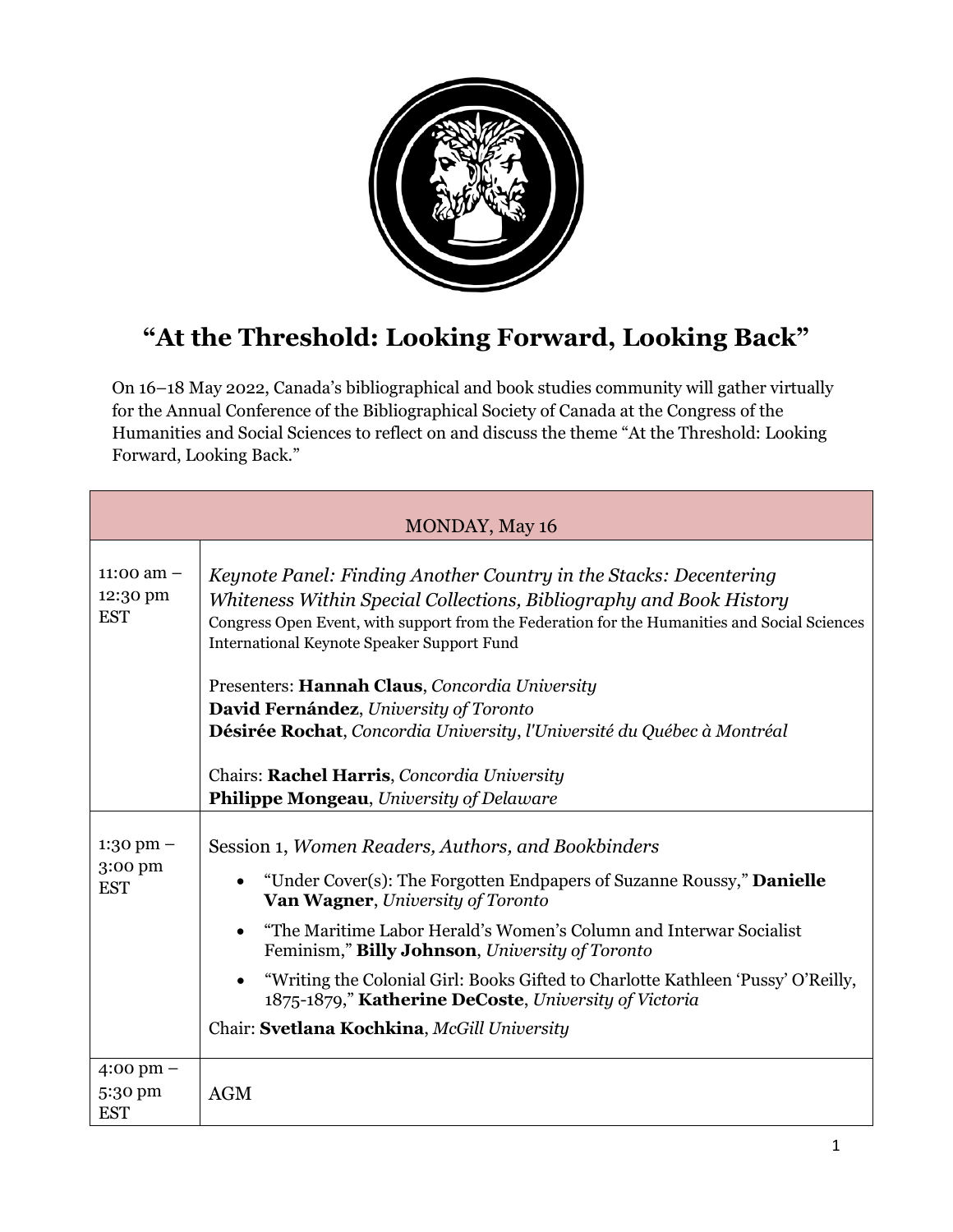| TUESDAY, May 17                              |                                                                                                                                                                                                                                                                                                                                                                                                                                                                                                                                                            |  |
|----------------------------------------------|------------------------------------------------------------------------------------------------------------------------------------------------------------------------------------------------------------------------------------------------------------------------------------------------------------------------------------------------------------------------------------------------------------------------------------------------------------------------------------------------------------------------------------------------------------|--|
| 11:00 am $-$<br>12:30 pm<br><b>EST</b>       | Session 2, Graduate-student Awards Winners<br>"Ancient Egyptian Religion and Funerary Practices: Examining the<br>Iconography of the Cartonnage Papyri at the Thomas Fisher Rare Book<br>Library," <b>Chana Algarvio</b> , University of Toronto<br>"La mise en fiction du livre dans Comment faire l'amour avec un nègre sans se<br>$\bullet$<br>fatiguer de Dany Laferrière," Julia Galmiche-Essue, University of Toronto<br>Chair: Christopher Lyons, McGill University                                                                                 |  |
| $1:30$ pm $-$<br>3:00 pm<br><b>EST</b>       | Session 3, Looking Back: Memory, Imagination<br>"The Shtetl Imagined: Maps and Memory in 20 <sup>th</sup> Century Yizkor bikher,"<br>$\bullet$<br><b>Sophie Edelhart, University of Toronto</b><br>"Together and Apart Over Time: Text and Image in the Coloured Fairy Books<br>٠<br>series," Rachel Harris, Concordia University<br>"Evolving Authorial Authority: Investigating Twitter and AO3 in the Context of<br>$\bullet$<br>the Harry Potter Fandom," Tanvi Mohile, University of Alberta<br>Chair: Myron Groover, McMaster University             |  |
| $4:00 \text{ pm} -$<br>5:30 pm<br><b>EST</b> | Session 4, Looking Forward: Text Beyond the Page<br>"What the Book Got Right, or, Lots of Static Copies Keep Stuff Safe," Martin<br>$\bullet$<br>Holmes & Janelle Jenstad, University of Victoria<br>"Reimagining the Role of Chapbook Images," Melissa McAfee, Desiree<br>$\bullet$<br><b>Scholtz, &amp; Brittney Annan, University of Guelph</b><br>"Beyond the Reprint: Towards A Conceptual Framework for the Scholarly<br>Editing of Photobooks," Michel Hardy-Vallée, Concordia University<br>Chair: Chelsea Shriver, University of British Columbia |  |
| <b>WEDNESDAY, May 18</b>                     |                                                                                                                                                                                                                                                                                                                                                                                                                                                                                                                                                            |  |
| 11:00 am $-$<br>12:30 pm<br><b>EST</b>       | Session 5, Liminality: Book History Across Borders and Boundaries<br>" Unclaimed authors: The place of migrants in book history," <b>Katelin Marit</b><br><b>Parsons</b> , Árni Magnússon Institute for Icelandic Studies<br>"James Brady's Personal Library," Eric MacPherson, McMaster University<br>"Bibliographical Borderlands and the Place of the Text," Susan Paterson<br><b>Glover, Laurentian University</b><br>Chair: Myron Groover, McMaster University                                                                                        |  |